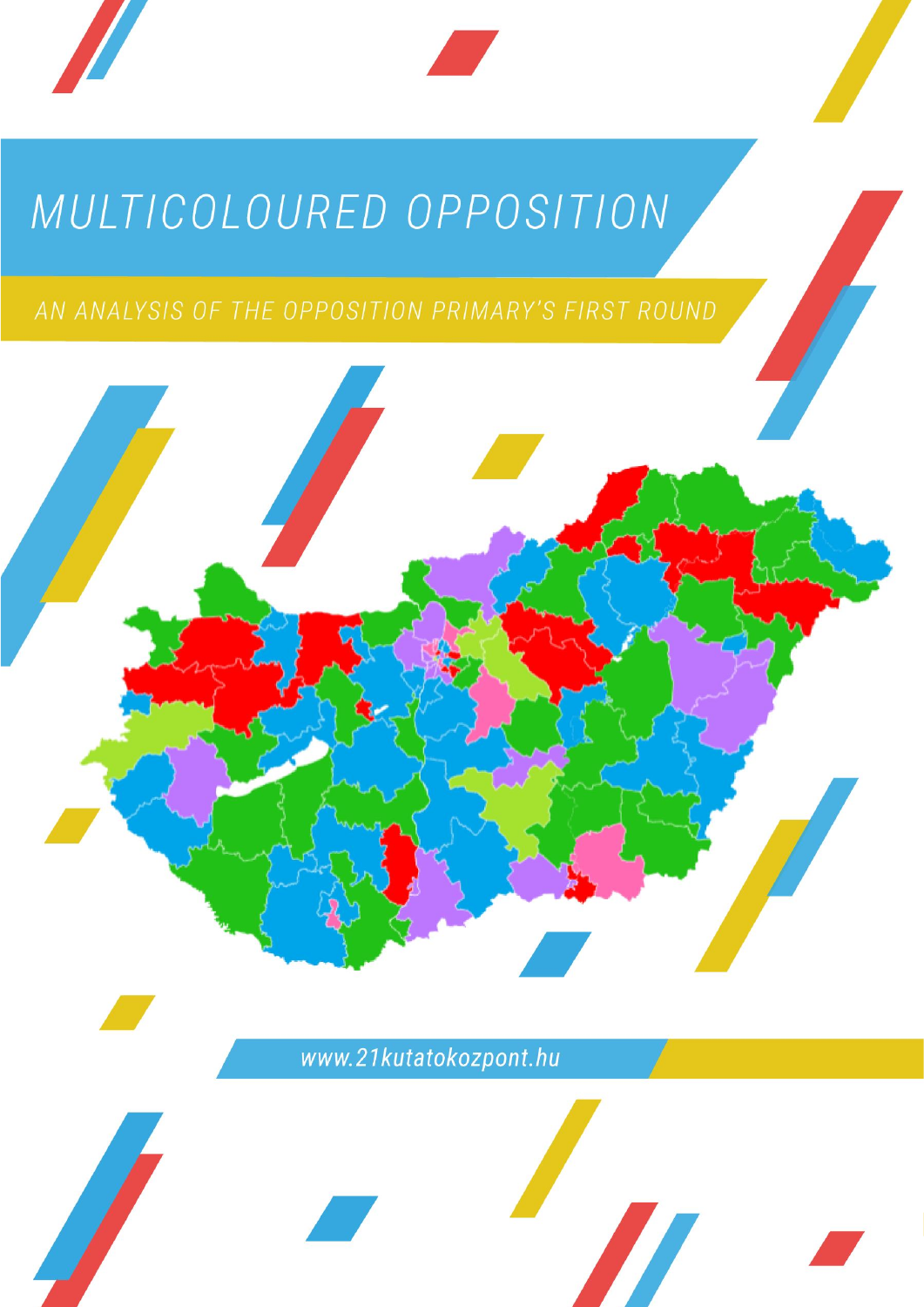#### *Executive Summary*

The [previous analysis](http://21kutatokozpont.hu/wp-content/uploads/2021/10/elovalasztas2.pdf) of 21 Research Center examined the socio-political background of the candidates running in the opposition primary, the balance of power between the opposition parties, and the expected outcome of the electoral districts' struggles. The present analysis takes stock of the primary's winners on the basis of similar criteria and offers a glimpse at the primary's second round.

The primary achieved its most important goals: in every single-member constituency, and - after the second round - on the level of prime minister candidates as well, there will only be one challenger competing against the Fidesz candidate. Despite the inevitable friction, no candidate has questioned the rules of the game, and for now it seems that none of the losing candidates will run in the general elections. The visibility of the opposition has increased significantly in the process - with the prime minister candidates' debates attracting more than a million views -, and 634 thousand voters were successfully mobilised in nearly 800 settlements. However, participation in townships lagged far behind those in the capital, both in terms of absolute numbers and in the proportion of opposition voters. The primary also served as a selector, with the voters screening out participants with scandals. Lastly, it was proven that the competition was free for many incumbent candidates who previously seemed to have a clear chance failed (e.g. Csaba Tóth, Gyula Molnár, Sándor Burány).

Most constituencies were won by the Democratic Coalition (DK) and Jobbik (32 and 29 respectively), with their dominance being especially significant in battlegrounds and electoral districts projected to go for Fidesz-KDNP - they won more than half of these districts. For this reason, these parties could benefit the most from next year's victory of the opposition. Jobbik, however, could only secure 3 electoral districts projected to go for the opposition, and in this respect, Momentum, MSZP and even Párbeszéd overtook the party. The overall picture is nevertheless balanced: even the party winning the most constituencies, DK, only won one-third of the districts, regardless of their category. As our previous analysis has shown, there is a great chance that in the event of the opposition's victory even LMP, the party with the least number of candidates, will be indispensable for maintaining a parliamentary majority. Even so, it is observed overall that DK made the most progress amongst opposition parties as Ferenc Gyurcsány's party was successful both on a ministerial and on a constituency candidate level. The other parties performed well in only one of these two races.

Among all candidates, the proportion of those with no political experience and non-partisans was quite high, but among all winners the proportion of party members or even party elites increased significantly. The proportion of women has also decreased amongst the chosen candidates, and a significant number of them will run in electoral districts projected to go for Fidesz-KDNP next year, so their proportion will be even lower.

<sup>1</sup> Source of cover photo: 444.hu, https://444.hu/2021/09/30/itt-kovetheti-folyamatosan-az-elovalasztas-allasat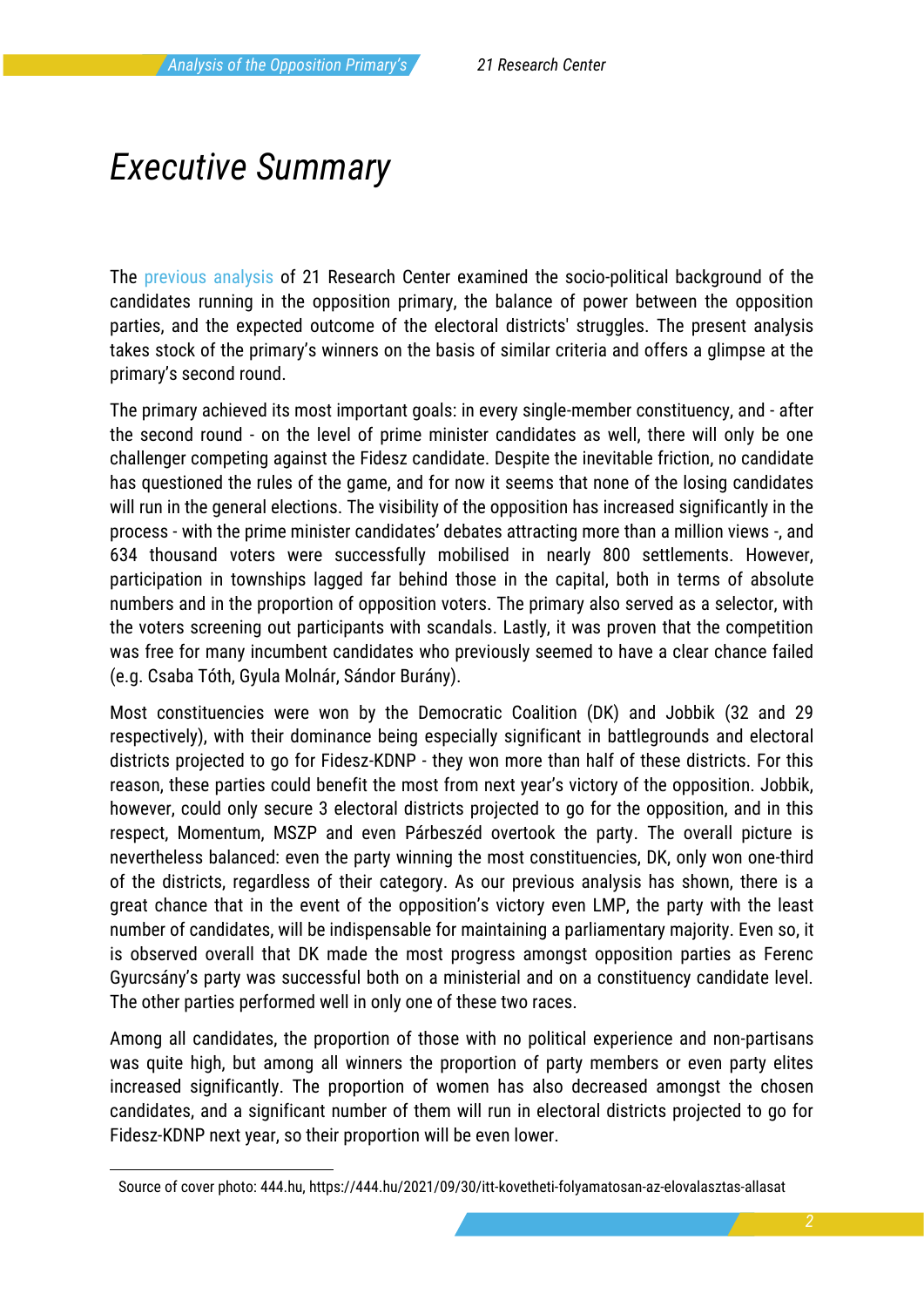The outcome of the second round is difficult to predict without a definite knowledge of the number of the prime minister candidates. If all three candidates run, Dobrev will likely win with an overwhelming majority. Pursuant to the previous consensus of analysts, the alliance of Gergely Karácsony and Péter Márki-Zay (supplemented by the supporters of András Fekete-Győr) has had far better chances since their total number of votes in the first round was significantly higher than that of Klára Dobrev. However, the second round also revolves around the issue of mobilisation, in which DK has already been proven to be the best in the first round. In addition, it is difficult to estimate the impact of the delayed negotiations between Karácsony and Márki-Zay but it will not be easy to bring a sufficient number of the receding candidates' supporters to the polls. If one of the mayors stepped down in favour of the other, we estimate that about half a million second round voters would be necessary for their victory.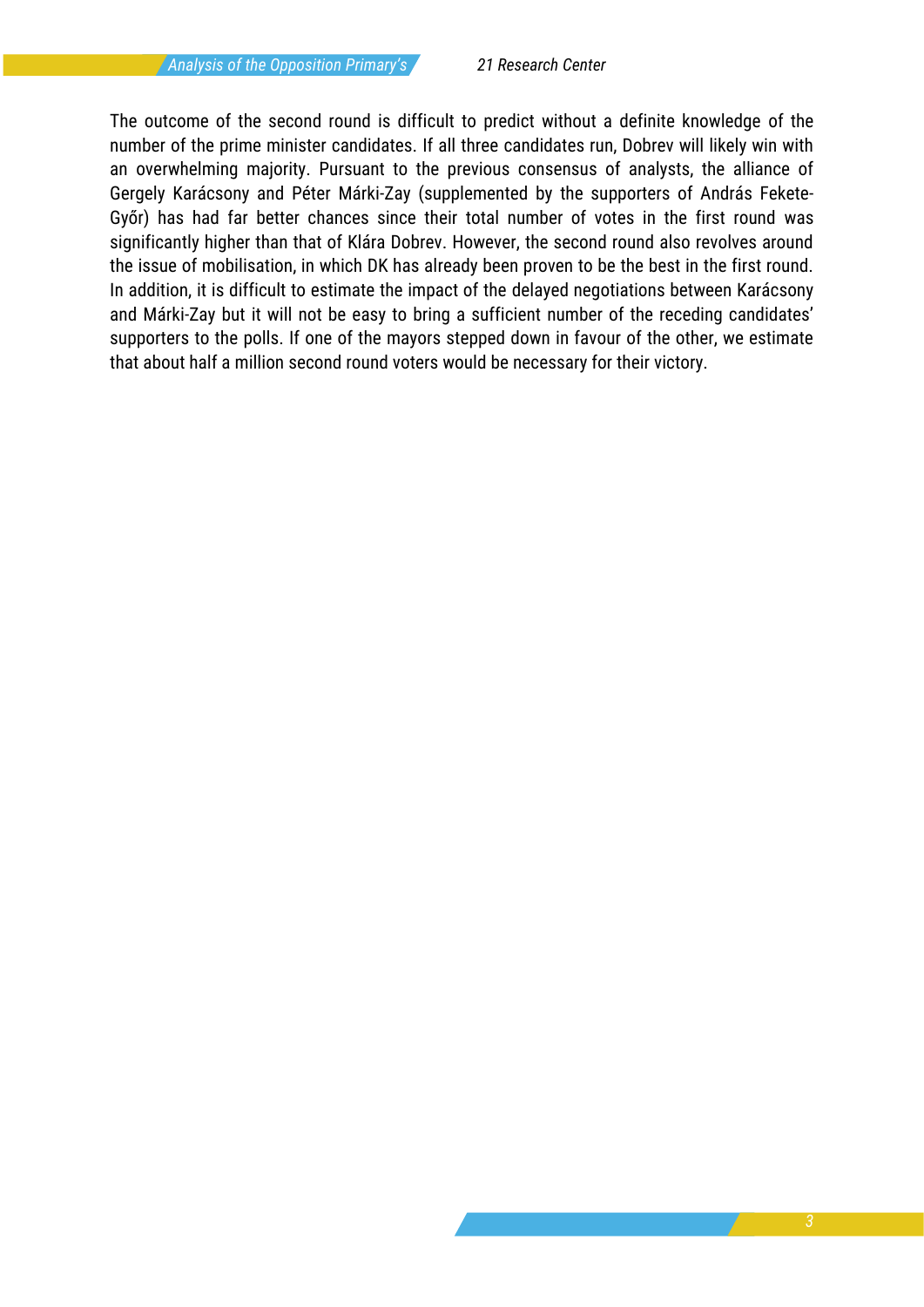## *An Overview of the Primary's Goals*

The opposition could expect their primary to achieve 5 goals:

1. The process shall result in one candidate per district, with the candidate representing the whole opposition against Fidesz

The only way for this goal not to be achieved is if candidates refuse to accept the rules of the game or refuse to declare their defeat, and end up running in the general election. We are not aware of such a case, so the primary has fully achieved its main purpose.

2. The maintenance of the opposition's unity and cohesion

There was plenty of friction prior to the first round, but most of it focused on the electoral district candidates. Prior to the second round, however, hostility within the opposition increased - particularly as a result of the approach of Gergely Karácsony and Péter Márki-Zay -, and the targets of such hostilities are now predominantly the prime minister candidates<sup>2</sup>. Nonetheless, at the time of writing, it seems unlikely that this resulted in an irreversible alienation or that the institution of the primary would be questioned. It is important to note though that there is a limit which the participants of this primary cannot cross if they want their supporters to line up behind the other, winning party's candidate. Crossing this border would be a bigger issue than the victory of the less integrative candidate.

3. The involvement of opposition voters

634 thousand participants - i.e. 8% of the electorate, and a third/fourth of all opposition voters is not a low number, even from an [international perspective.](http://republikon.hu/media/100793/republikon-elovalasztas-reszvetel-21-09-18.pdf) This number is particularly high given that this was the first national primary organised in Hungary. It is also noteworthy that more than 100 thousand people could vote online.

<sup>2</sup> An illustrative example is the statement of Csaba Czeglédy (DK): "The extremely big faced Karácsony, who spent the most money on the campaign, and who wouldn't be able able to find Szombathely without a driver, was disgracefully defeated in the countryside."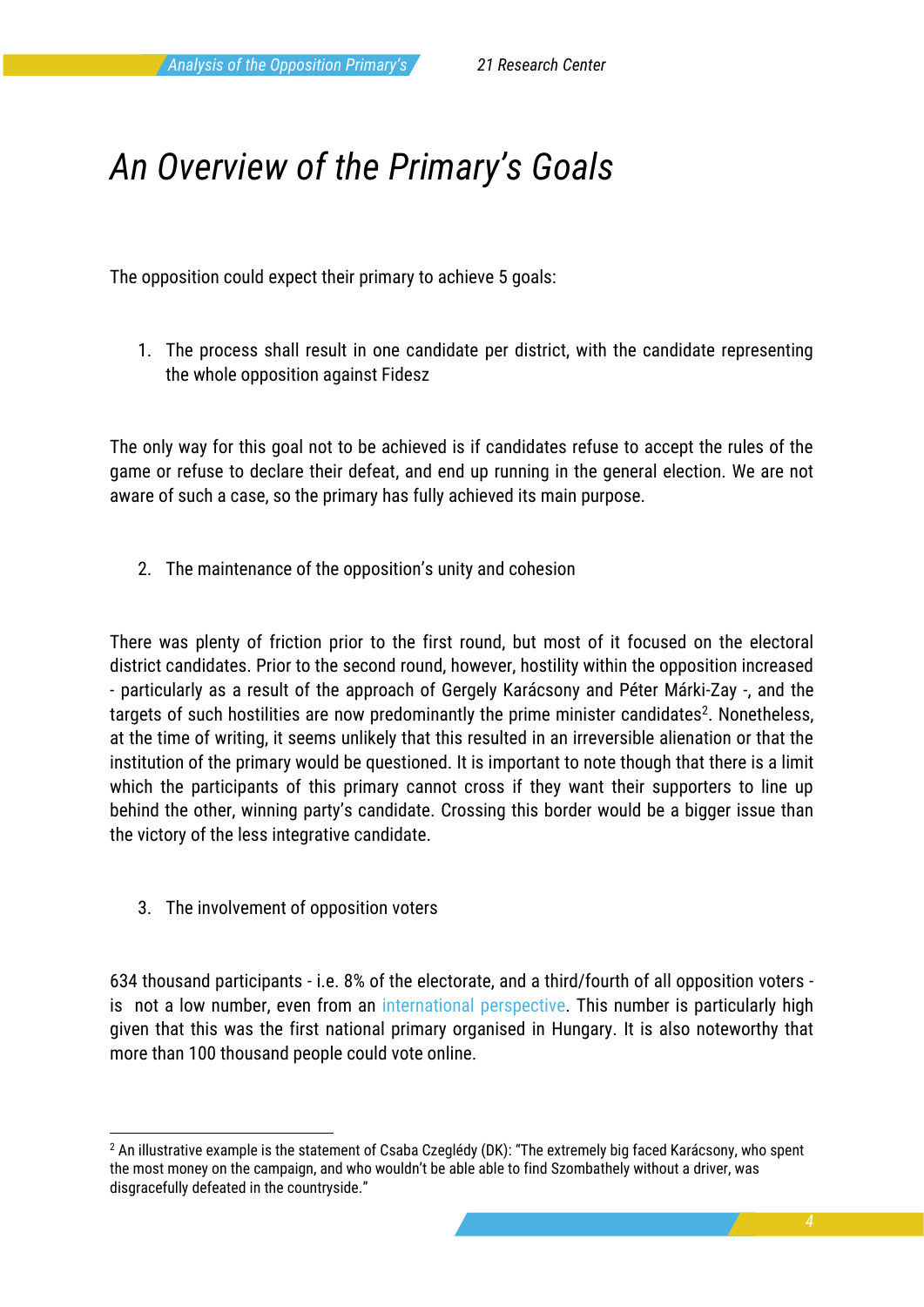Another positive aspect for the opposition was that all 106 electoral districts were involved in the primary, with the overwhelming majority having substantive competition. The opposition was able to physically appear in nearly 800 settlements - among these were probably hundreds where this was the first time since 2010. However, the territorial pattern of participation was already somewhat uneven, with almost one in two opposition voters casting a vote in some district of the capital (up to more than 10,000 participants). Meanwhile, in the smaller settlements consisting of government majority, there were much fewer participants, not only in absolute numbers (2-3 thousands), but also in the proportion of opposition voters (less than 20%). The opposition made a lot of progress in their rural presence, but this pattern illustrates that they still have a long way to go for the victory.

4. Increasing the opposition's visibility and the candidates' publicity

This goal has certainly been achieved as media not financially dependent on the government have reported extensively on the events, and the millions of views on the debates of the prime minister candidates can also be considered a success. Even the publicity of András Fekete-Győr, who had no chances of winning, increased significantly. Local candidates have also enjoyed unprecedented visibility and gained some valuable experience during the debates and the campaign. Although their publicity remained low in most electoral districts, many voters still came across their name and without the primary, they would definitely be worse off in this respect.

5. Healthy selection of candidates, so the process results in the victory of the candidate which is most likely to defeat Fidesz

Albeit it is difficult to estimate who is the most likely to defeat Fidesz, it was most certainly to the benefit of the whole opposition that several politicians - who were perceived as strong previously - were defeated after their affairs, actions and scandals have been all over the media. Examples include Judit Ráczné Földi (DK), Péter Barnabás Farkas (Jobbik), Zsolt Süle (Jobbik), József Király (MSZP), Csaba Tóth (MSZP) and Balázs Nemes (Momentum). Each of these politicians would have been easier for the Fidesz to attack than their eventually winning opponents.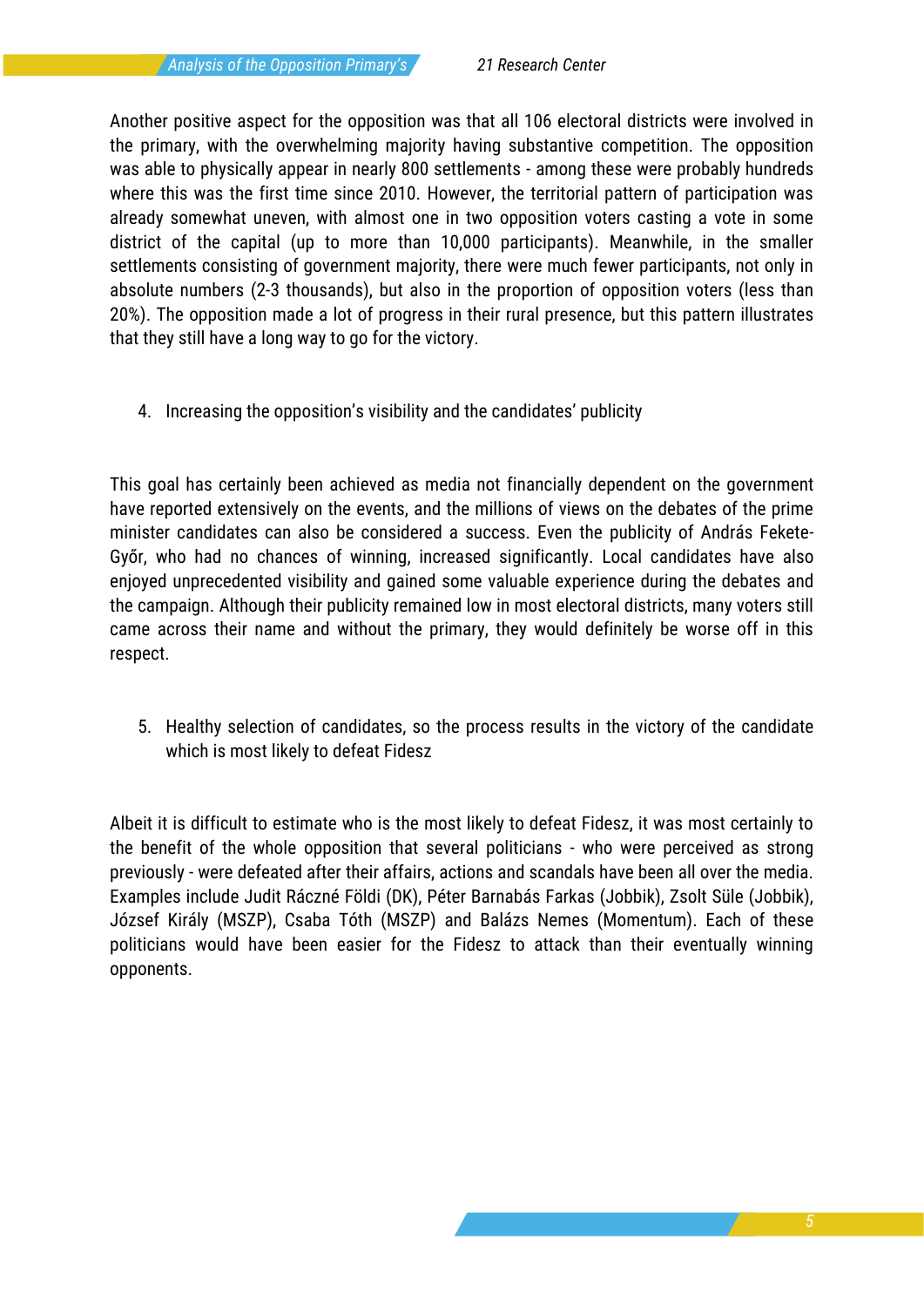# *Results of the Opposition Primary*

Adhering to the typology employed in the previous analysis of 21 Research Center<sup>3</sup>, we illustrate the number of electoral districts won by each party.

Graph 1. The number of electoral districts won by each party (one dot represents one winning local candidate)



The Democratic Coalition won in most electoral districts of the primary, meaning that in 30% of these districts a candidate of DK will compete against the candidate of Fidesz in '22. Even if we only look at the district projected to go for the opposition, DK has won most districts.

Examining the results of all 106 constituencies, Jobbik has performed well in the primary, and, similarly to DK, their local candidates won almost 30% of all districts. However, out of 29 winning candidates only 3 ran in districts projected to go for the opposition, and 12 in battleground districts. Hence, in most battleground districts it will be the candidates of Jobbik challenging Fidesz in the general election.

MSZP won in 17% of all districts, so its candidates will face Fidesz's candidates in every fifth winnable district.

<sup>&</sup>lt;sup>3</sup> The political orientation of the different districts is categorized on the basis of the results of the 2019 European Parliament and local government elections, opinion polls and the publicity and media coverage of the candidates. A district can be projected to go for the opposition, be a battleground or go for Fidesz-KDNP.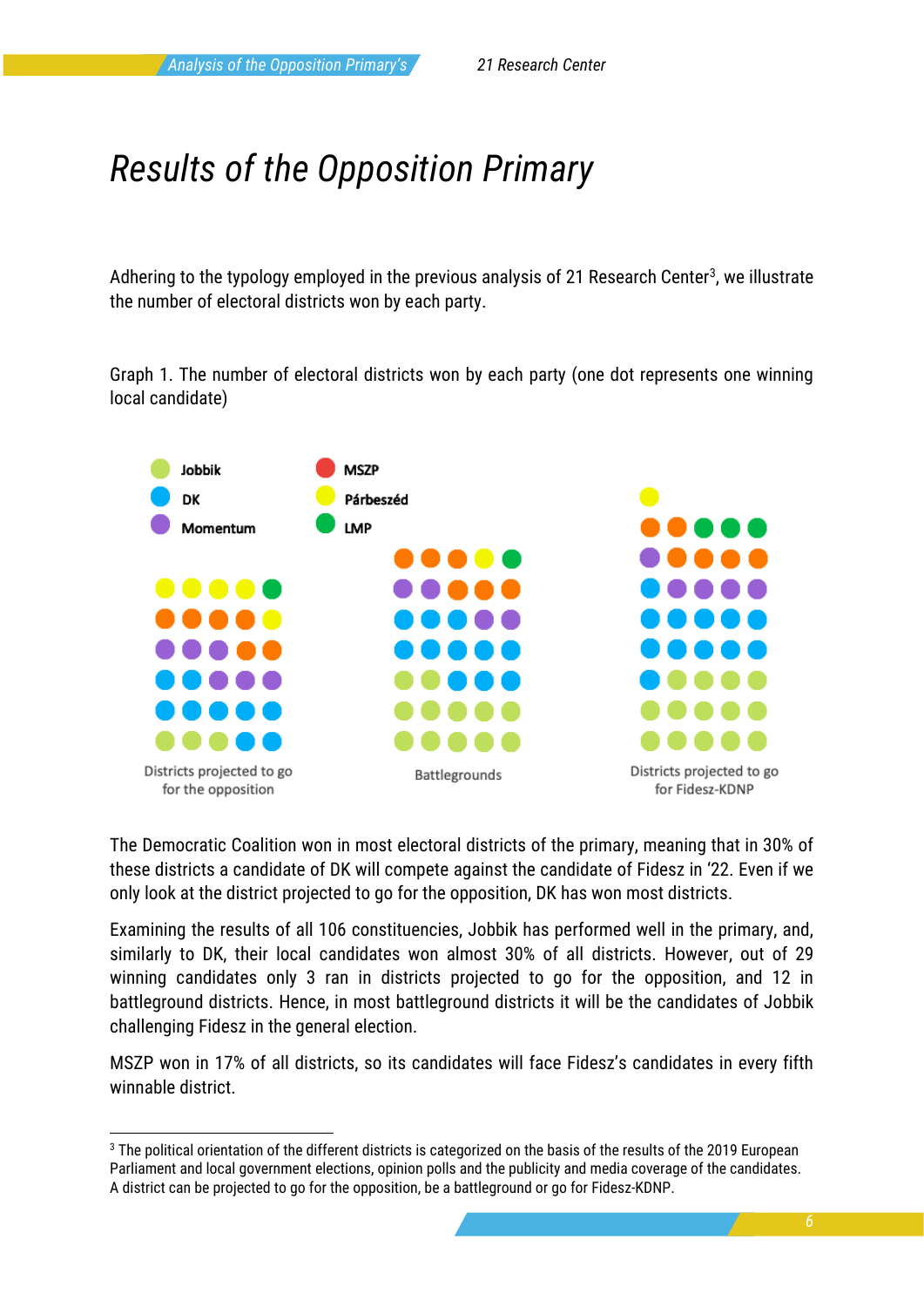Momentum can run the fourth most candidates - after DK, Jobbik and MSZP. Out of its 15 winning candidates, 6 will run as the candidate of the united opposition in districts projected to go for the opposition, 4 in battlegrounds, and 5 in those projected to go for Fidesz.

Párbeszéd won in 7% of all districts, even though opinion polls show that their national support is hovering around 1%. Most of the districts won are those projected to go for the opposition, so there is a good chance that these victories will convert to real mandates in 2022. Even if none of their candidates gets into the Parliament based on the votes cast on party lists, they could still form their independent faction with the 5 most likely winning local candidates.

Despite its low national support, LMP was able to win 4 districts. However, only 1 of these seems likely to go for the opposition in '22 (making Antal Csárdi their only surely winning candidate). Another candidate of LMP won in a battleground district, and the other three won in those projected to go for Fidesz-KDNP.

In essence, DK and Jobbik won the most constituencies, while Párbeszéd and LMP won the least. The distribution of opposition districts is even more balanced, with Jobbik being much weaker here, but almost all districts won by Párbeszéd are this type. As discussed in our previous analysis, Jobbik and DK will challenge Fidesz in most battleground districts. Hence, they would win the most with an overwhelming opposition success, but Jobbik is the least insured.

## *Single-district Candidates*

**Gender distribution:** With the exception of DK (34% of winners, 32% of all candidates) and LMP (40% of winners, 22% of all candidates), it is observed that the proportion of women winning districts is less than the proportion of women running for districts. The real chances of female candidates is certainly determined by the category of their electoral district (i.e. whether they are districts projected to go for opposition, be battlegrounds, or go for Fidesz-KDNP). For several women were chosen to run in "unbeatable" pro-government districts, the proportion of female winning candidates can further decrease during next year's general elections.

**Age distribution:** With the exception of LMP, the average age of the winning candidates of each party is lower than or equal to the average age of all candidates. The biggest discrepancy is found in Párbeszéd, where the average age of the winners is 6 years lower than the age of all candidates, while at LMP they are on average 5 years older. The youngest winning candidates of the primary is Miklós Hajnal (Momentum) and Patrik Schwarcz-Kiefer (Jobbik) - both 26 years old -, while the oldest winner is Ottó Kertész (MSZP).

**Political role:** Our study found that previous political role could serve as an advantage for the candidates, in particular for those who participated in parliamentary representation and party presidency membership. The proportion of those with experience in either of these roles is higher amongst the winning candidates of Párbeszéd, Momentum, Jobbik, MSZP and LMP than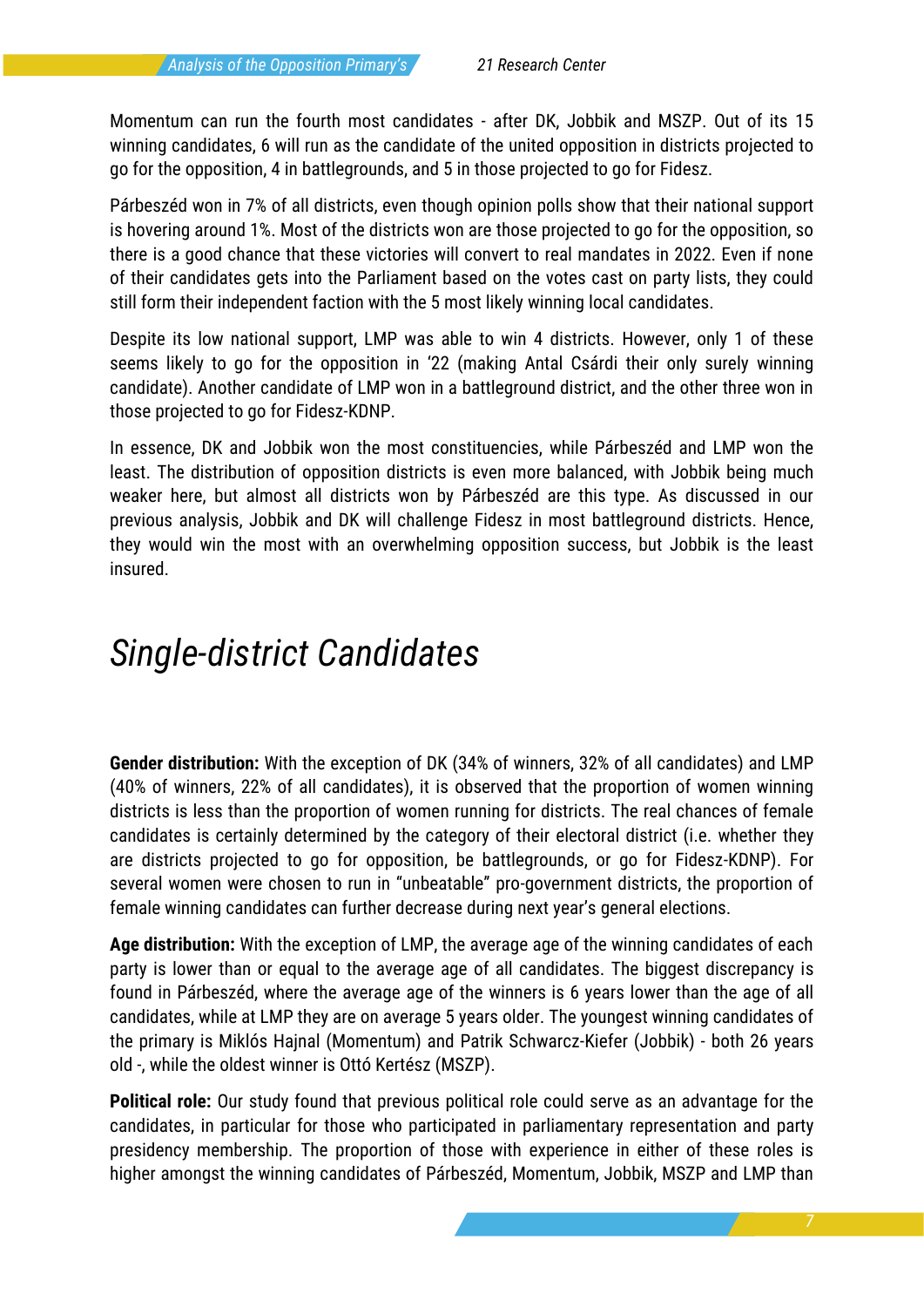amongst all candidates of said parties. For instance, only 5% of all candidates of Momentum held similar positions before, but 53% of their winning candidates came out of candidates with previous political roles. We can thus deduce that the greater visibility derived from their positions may have improved their chances. The findings of our previous study are, however, perhaps even more important: these candidates enjoyed a significant proportion of the primary's resources, which further increased their advantages in mobilisation. In addition, it is noteworthy that the more well-known candidates of the opposition parties ran in districts which are projected to go for the opposition, thereby increasing their chances of winning (see, for example: Antal Csárdi (LMP) or Szabó Tímea (Párbeszéd)). DK is an exception to this overall trend, as the difference between their winning candidates and all candidates holding political positions previously is only 2%. Outstanding amongst the other opposition parties, 40% of their winning candidates have not held a political position before running. These numbers can be explained by DK's leading role in the primary for it may be due to the successful nationwide campaign and mobilization that their previously unknown political candidates had also won.

**Independent candidates:** An estimated one-fifth (17%) of the winning candidates is independent or civilian candidates, which is very close to the proportion amongst all candidates (20%). The party winning with the most independent candidates is Momentum, doubling the proportion of independent representatives compared to all of its candidates (33% from 16%), which is mainly thanks to the more well-known candidates on a national level, i.e. Bernadett Szél or Ákos Hadházy.

**Local attachment:** Nearly three-quarters of all winners own residential property within their electoral district. As a general trend, it can be observed that the proportion of those owning property within their district is higher amongst the winners than amongst all candidates, which could signal that local attachment (i.e. the possession of residential property in the voting district) contributes to the candidates' success.

## *Interpreting the Results*

**Jobbik:** The biggest loss suffered by Jobbik during the primary election is the failure of Péter Jakab to win a podium spot in the prime ministers candidates' competition, with Péter Márki-Zay overtaking him. After DK, Jobbik managed to win the second highest number of constituencies, which aligns with the pre-primary expectations. However, in terms of absolute numbers, they scored five districts less than we estimated in our previous analysis. It should also be highlighted that few of these districts are actually winnable in the general election. As a result of their alliance with DK, Jobbik focused its resources on campaigning in the countryside and neglected its campaign in Budapest. The party's image could have been affected at the last minute by their Ózd candidate's scandal.

**MSZP-P:** Among the prime minister candidates, Karácsony started from the most favourable position, but he was unable to take advantage of this during the campaign. While he was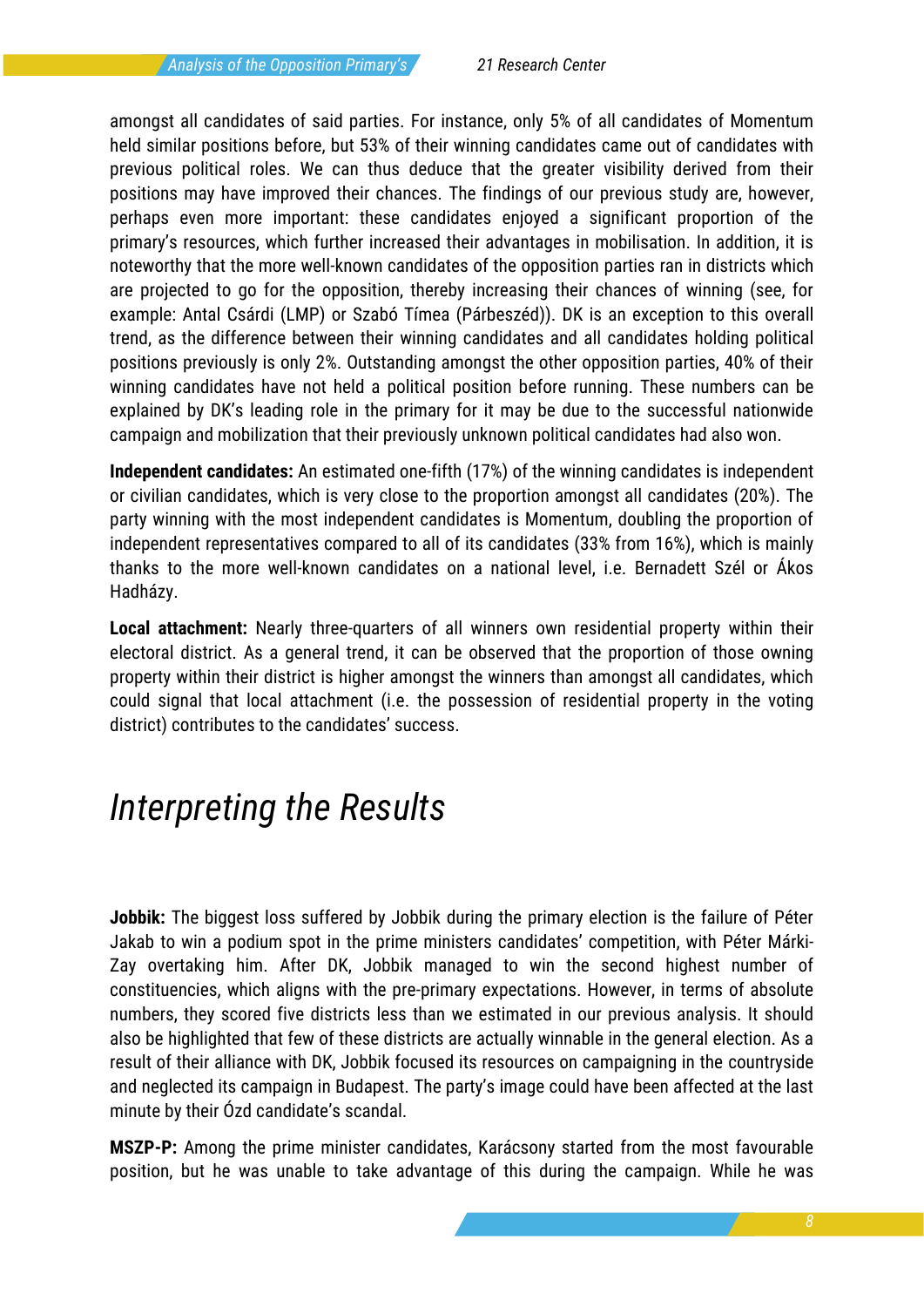expected to finish first in the beginning of the campaign, he finished second after Klára Dobrev, lagging behind with almost 8%. MSZP is nevertheless the party winning the third most electoral districts, allowing them to run with 18 candidates in the '22 elections. Párbeszéd was able to win in many constituencies relative to its low national support. Many incumbent and well-known candidates were "lost" (i.e. László szakács, Gyula Molnár, Imre Komjáthi), with the most important one perhaps being Csaba Tóth (MSZP) for his knockout defeat is a significant symbolic loss to MSZP. However, it shall be noted that despite the low social support for MSZP-Párbeszéd (supplemented by LMP), it won almost as many electoral districts as Jobbik and DK, and they also have a real chance of winning the competition of the prime minister candidates.

**LMP**: Similarly to Párbeszéd, LMP won more constituencies than would follow from its party support. However, the defeat of Ungár against Czeglédy is an issue for the party, but the end result was quite close. They won one district projected to go for the opposition, Budapest 1., which was won by Antal Csárdi.

**DK:** The biggest winner of the opposition primary is DK. Dobrev won an overwhelming victory in the first round of the competition of the prime minister candidates, which can be attributed to the party's successful mobilisation and to Dobrev's touring of the countryside. It could also play a role in her success that Fidesz' smear campaign targeted Karácsony instead of Dobrev, tying him to Gyurcsány. The party also achieved success on the level of constituencies as they won the most districts out of all opposition parties. If Dobrev wins, they can continue on their path towards opposition dominance. However, this goal of theirs still hasn't been achieved as mentioned earlier.

**Momentum**: The biggest loss suffered by Momentum is clearly the performance of Fekete-Győr in the competition of prime minister candidates, where he finished last with 3,4%. The party has had many successes in local constituencies, winning a total of 15 districts, with an overwhelming majority in several places - i.e. Anna Orosz in Újbuda, or Ákos Hadházy in Zugló. The latter could have improved the party's overall perception since, with its persistent campaign, Momentum managed to get the other opposition parties to discontinue their support of Csaba Tóth, whose alleged corruption cases were all over the media. Another positive development for Momentum concerns their ability to win the primary election against three wellknown DK politicians in Buda.

**Márki-Zay Péter**: Márki-Zay finished third in the competition of the prime minister candidates, lagging behind Karácsony by only 7% and taking over Péter Jakab with more than 7%. The televised debates were of great importance for him as without the support of a party, he had a competitive disadvantage with respect to mobilisation, publicity and resources compared to the other candidates. Márki-Zay is one of the winners of the primary elections for he could "get on the map" without a party and its infrastructure supporting him. At the same time, him lacking the support of opposition parties could also serve as an advantage because it might have increased the voters' sympathy towards him, resulting in protest votes. He also deliberately built on this image, for example by regularly criticizing the opposition parties. On the level of local candidates, many winners were backed by the Mindenki Magyarországa Mozgalom (MMM), but the question remains as to whether these candidates are loyal to the movement or rather the faction hosting them (primarily Jobbik).